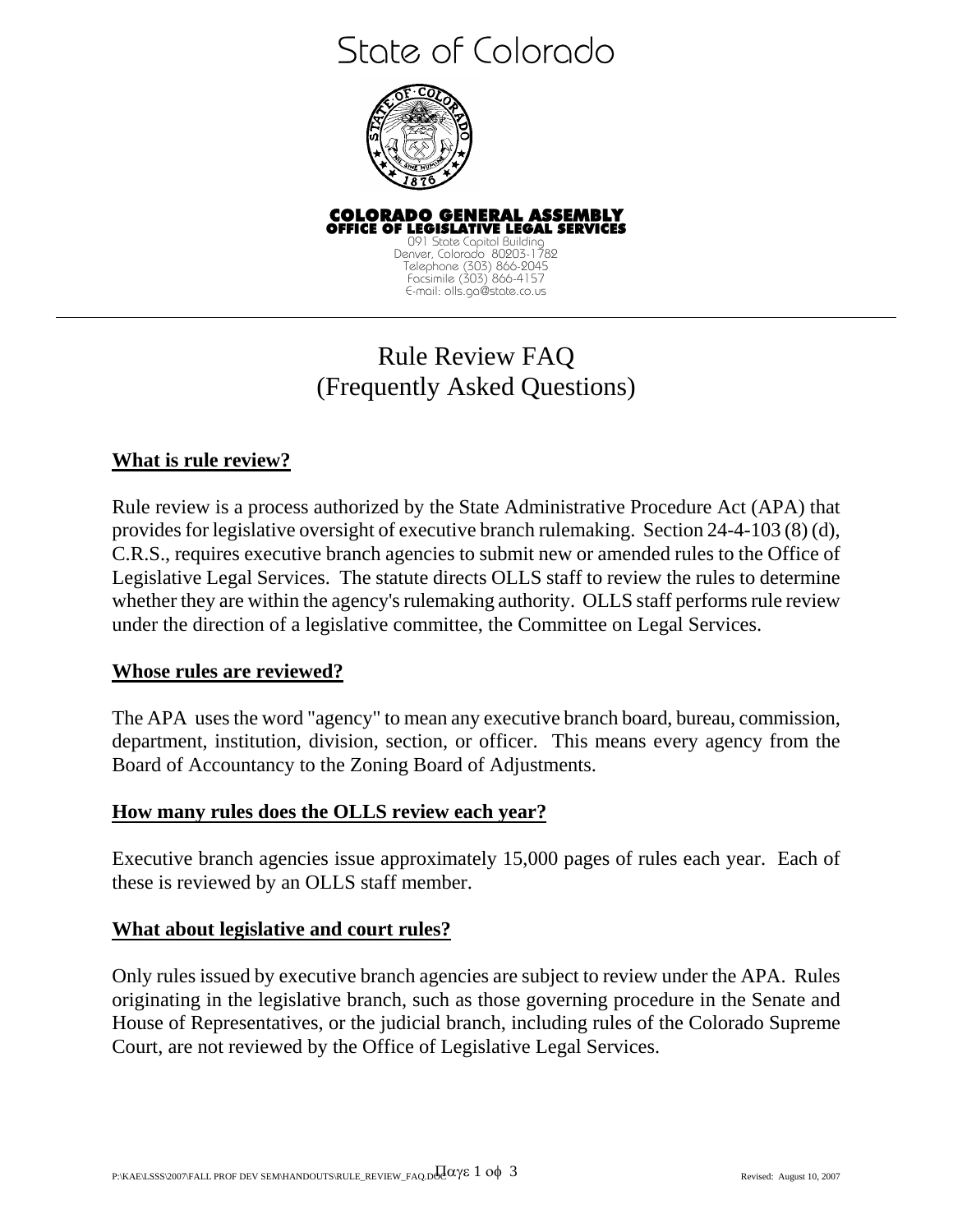## **Does the legislature have the authority to veto rules?**

No. The APA says that *all* rules issued by executive branch agencies are subject to expiration on May 15 of the year following the rule's issuance *unless* the General Assembly acts by bill to postpone the rule's expiration. Every year, the "rule review bill" moves through the legislative process to ensure that all properly adopted rules are kept alive while those rules whose adoption has been deemed improper are allowed to expire. In this way, the legislature does not act negatively through the exercise of veto power over the rules but, rather, acts positively to preserve the vast majority of the rules promulgated each year by the state's various boards, agencies, and commissions.

# **Does the review of executive branch rules by the General Assembly violate the principle of separation of powers?**

No. The issuance of rules by an agency is a law-making function. Because the authority to make law generally rests with the legislative branch, the only way an executive branch agency can make law via rules is if that authority has been delegated to the agency by the legislature. This is done through the statutes that create an agency and define its specific role and authority. Because an agency's authority to issue rules originated with the General Assembly, the legislature retains the authority, indeed the responsibility, to make sure rules adopted by the agency are within that agency's powers as delegated to it by the General Assembly in the first place. This is the essence of the rule review process set forth in the State Administrative Procedure Act. The rule review process in Colorado is an example of the "checks and balances" between the legislative and executive branches of state government.

# **What are rule reviewers looking for?**

Review of a rule by the OLLS takes into account a number of factors, from the procedural were certain time deadlines met? - to the more substantive issues, such as whether a rule conflicts with a statutory provision enacted by the legislature or whether an agency's rule goes beyond the authority granted it by the General Assembly. Some issues also require that the rules be checked against the Colorado Constitution, as well as federal regulations and statutes and even the United States Constitution.

## **What happens when a problem with a rule is found?**

OLLS staff conduct an internal analysis to determine if a potential rule problem is an actual rule problem. If staff believes there is a problem with the rule, an agency representative is contacted. The representative will have an opportunity to explain the rationale for the rule. In many instances, this clarification is sufficient, and the rule is allowed to continue in force.

In other cases, however, the reason given by the agency does not explain away the problem with the rule. In this situation, there are two possible options. First, the agency may agree